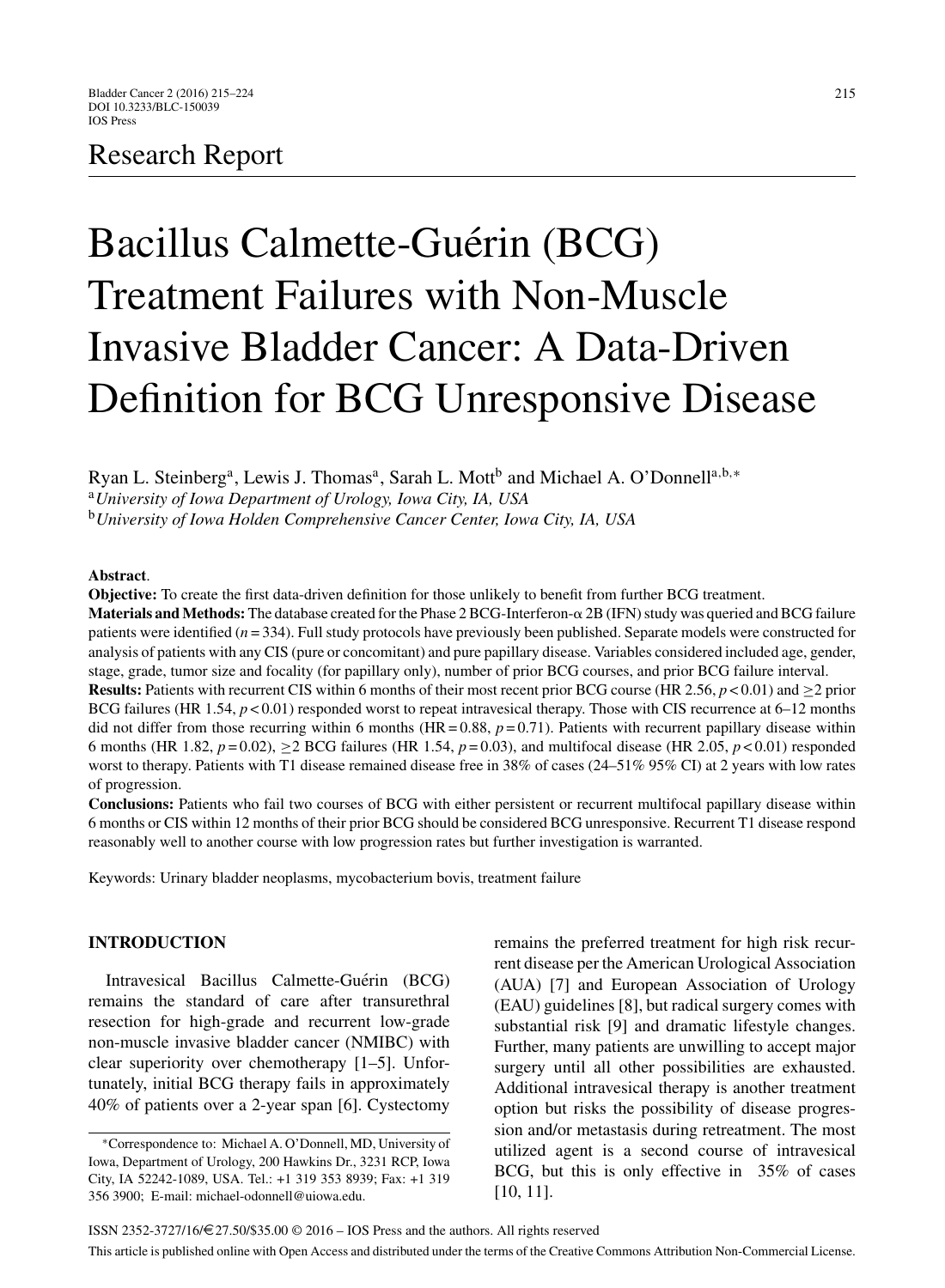Prior to 2005, the definition of "BCG refractory" was surgeon-dependent, anecdotal, and wide ranging [12–14]. The primary consideration in the majority of these definitions was the number of prior BCG courses, while recurrence timing has only been addressed by a few authors. Herr et al. demonstrated that the inability to remain tumor-free by 6 months after BCG induction correlated with both an increase in tumor recurrence and progression, but this was in BCG-naïve patients who received only a single induction BCG course without maintenance [15].

Given the ambiguity, an international consensus panel was assembled in 2005 and created classifications to better describe failure patients [16]. The resulting definition of BCG refractory was "nonimproving or worsening disease at 3 months after initial BCG" or "failure to achieve a disease-free state by 6 months after initial BCG with either maintenance or retreatment." This definition improved the description of BCG failure patients but its use remained inconsistent. More recently, a panel of bladder cancer experts was convened at the 2015 Genitourinary Cancers Symposium of the American Society of Clinical Oncologists. They agreed that a broader functional classification of patients who were unlikely to benefit significantly from additional BCG should be created and the term "BCG unresponsive" was conceived [17].

To our knowledge, there have been no analyses that have assessed what truly constitutes BCG unresponsive disease in a contemporary cohort of BCG failure patients. In this study, we aimed to create a data-driven definition for BCG unresponsive disease.

# **MATERIALS AND METHODS**

# *Study population/baseline characteristics*

Institutional Review Board approval was obtained. The large database created as part of the Phase  $2 BCG-Interferon- $\alpha$  2B (IFN) study was queried.$ Enrollment for this study was liberal and included patients with primary and recurrent NMIBC, with and without carcinoma in situ (CIS), and those with prior chemotherapy and/or BCG treatment. Baseline characteristics have previously been reported [18]. The number of prior BCG courses received was collected. A BCG course was considered to be either an induction course or a complete 3-week maintenance course. Patients who received known

ineffective maintenance therapy, i.e. single instillation monthly or single instillation quarterly BCG, were not considered to have received an additional course of BCG therapy. Only 36% of patients enrolled received prior maintenance therapy and of these, only approximately one third received SWOG protocol maintenance therapy. Thus, the vast majority of patients who received multiple prior BCG courses were treated with repeat induction courses.

#### *Study treatment*

As previously reported, treatment commenced 3–8 weeks after either transurethral resection of bladder tumor (TURBT) or confirmatory cystoscopy, biopsy, or positive cytology. BCG failure patients were administered 1/3 standard dose of either TICE (Organon Teknika, Roseland, NJ) or Connaught (Aventis-Pasteur, Swiftwater, PA) strain BCG per physician preference mixed directly with 50 million units (MU) IFN (Intron A, Schering-Plough, Kenilworth, NJ). Patients who experienced toxicity during induction were moved onto a dose-reduced protocol (66% reduction with identical timing) after a 2-week rest period. Additional 2-week treatment delays were allowed for repeat episodes of intolerance, as long as the entire induction cycle was completed within 10 weeks of initiation. All patients without further recurrence then received reduced dose maintenance therapy consisting of 3 "mini cycles" (3 weekly BCG instillations) at 3, 9, and 15 months after the end of the induction cycle. Patients began bladder surveillance 4–6 weeks after induction and had repeat assessments every 3 months for 2 years.

# *Analysis*

Given that patients with CIS have an increased rate of recurrence, progression, and mortality, as well as differences in genetic alterations between CIS (loss of p53) and papillary disease (cyclin D activation) [19], CIS and papillary disease may be considered different disease entities. As such, we elected to create separate statistical models to analyze each group. Cox proportional hazards regression was used to assess the effects of demographic and clinicopathologic variables on treatment failure. Tumor recurrence was defined as: visible tumor, unless histologically confirmed to be benign; definitive positive urine cytology; positive biopsy, even with negative cystoscopy; and any transitional cell carcinoma, regardless of presenting location, including upper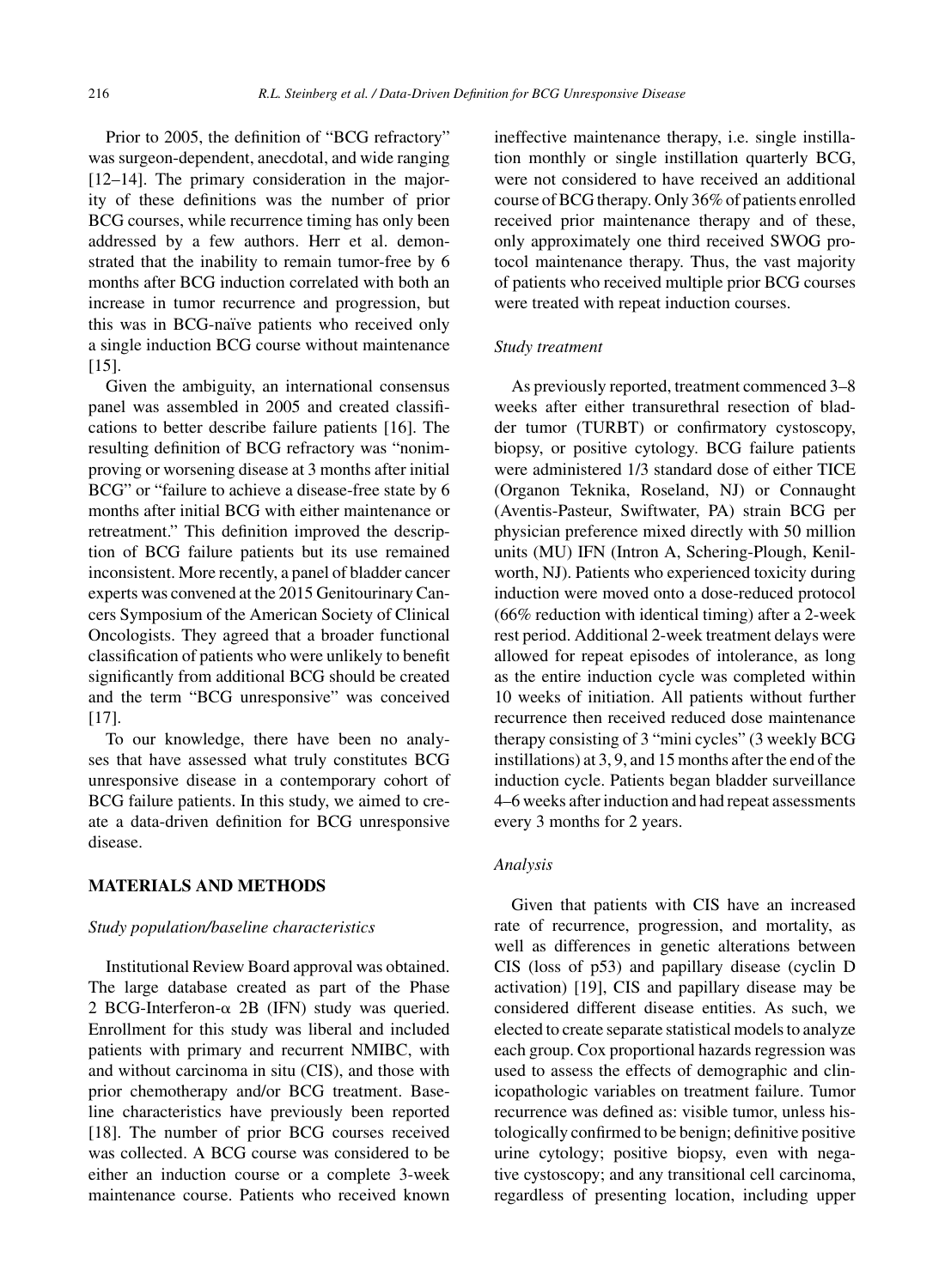tract, prostate, urethra, or metastatic. Patients without evidence of a recurrence were censored at date of last contact. Recurrence intervals in both models were indexed from the most recent prior BCG course completed by the patient. Separate multivariable models were derived for patients with any CIS (pure or concomitant) or pure papillary diagnoses. A stepwise variable selection process was used to identify the significant factors among all those under consideration in the multivariable models. A 5% level of significance was specified for the stepwise selection process. Regression estimates are reported as hazard ratios (HR) and 95% confidence intervals (CI). Using the Kaplan-Meier method, plot of survival curves stratified by variables identified upon multivariable were constructed. Survival estimates and 95% pointwise confidence intervals were reported. All statistical testing was two-sided and assessed for significance at the 5% level using SAS v9.4 (SAS Institute, Cary, NC) statistical software.

# **RESULTS**

#### *Patient characteristics/univariate analysis*

Three hundred thirty-four patients were identified as having at least 1 prior BCG failure, of which 98 had CIS (pure or concomitant) and 236 patients had pure papillary disease (Table 1). No patients had a history of prior BCG intolerance. Over 70% of patients in both groups had recurrence within 1 year of prior BCG and approximately 40% had previously failed 2 or more courses of BCG.

Overall, BCG failure patient characteristics have been previously reported [18]. Univariate analysis identified non-significant differences in outcomes between pure CIS and papillary  $+$  CIS ( $p = 0.66$ ) in the CIS model, as well as Ta vs. T1 ( $p = 0.45$ ) and tumor size  $(p=0.06)$  in the papillary model (Table 2). In both models, there was no statistically significant difference between those who were never disease-free and those with recurrence within 6 month ( $p = 0.06$  in CIS model,  $p = 0.68$  in papillary model). Over 90% of patients who failed BCG/IFN were found to have a bladder recurrence.

# *Multivariable analysis of CIS patients*

Multivariable analysis of CIS patients revealed that the number of prior BCG courses and prior

| Table 1                                                          |
|------------------------------------------------------------------|
| Baseline characteristics of patients with prior BCG failure that |
| received treatment with intravesical BCG/IFN for a NMIBC recur-  |
| rence. $NS = not specified$                                      |

|                                 | Disease Type |                |  |  |
|---------------------------------|--------------|----------------|--|--|
|                                 | Any CIS      | Pure Papillary |  |  |
|                                 | $N = 98$     | $N = 236$      |  |  |
| Gender                          |              |                |  |  |
| Male                            | 79 (81.4%)   | 161 (68.2%)    |  |  |
| Female                          | 18 (18.6%)   | 75 (31.8%)     |  |  |
| Ethnicity                       |              |                |  |  |
| White, Non-Hispanic             | 93 (96.9%)   | 223 (96.5%)    |  |  |
| White, Hispanic                 | $0(0\%)$     | $3(1.3\%)$     |  |  |
| African American                | $3(3.1\%)$   | $5(2.2\%)$     |  |  |
| Median Age (Years (Range))      | 72 (42-90)   | $72(41-93)$    |  |  |
| Stage                           |              |                |  |  |
| CIS alone                       | 70 (71.4%)   | $0(0\%)$       |  |  |
| Papillary + CIS                 | 28 (28.6%)   | $0(0\%)$       |  |  |
| Ta                              | 16 (16.3%)   | $0(0\%)$       |  |  |
| T1                              | 10 (10.2%)   | $0(0\%)$       |  |  |
| Ta+T1                           | $2(2.1\%)$   | $0(0\%)$       |  |  |
| Papillary                       | $0(0\%)$     | 236 (100%)     |  |  |
| Ta                              | $0(0\%)$     | 175 (74.2%)    |  |  |
| T1                              | $0(0\%)$     | 56 (23.7%)     |  |  |
| $Ta+T1$                         | $0(0\%)$     | $5(2.1\%)$     |  |  |
| Grade                           |              |                |  |  |
| Low                             | $0(0\%)$     | 72 (32.7%)     |  |  |
| Intermediate                    | $0(0\%)$     | 91 (41.3%)     |  |  |
| High                            | 98 (100%)    | 57 (25.9%)     |  |  |
| <b>Tumor Size</b>               |              |                |  |  |
| <1 cm                           | NS           | 101 (47.9%)    |  |  |
| $>1$ cm                         | NS           | 110 (52.1%)    |  |  |
| Number of Tumors                |              |                |  |  |
| Solitary                        | NS           | 69 (30.7%)     |  |  |
| $>1$ Tumor                      | <b>NS</b>    | 156 (69.3%)    |  |  |
| <b>Prior BCG Courses</b>        |              |                |  |  |
| <1 BCG failure                  | 55 (56.1%)   | 143 (60.6%)    |  |  |
| >2 BCG failures                 | 43 (43.9%)   | 93 (39.4%)     |  |  |
| Prior BCG Failure Interval      |              |                |  |  |
| <6 Months                       | 47 (48.0%)   | 115 (48.7%)    |  |  |
| 6–12 Months                     | 23 (23.4%)   | 69 (29.3%)     |  |  |
| $>12$ Months                    | 28 (28.6%)   | 52 (22.0%)     |  |  |
| <b>Treatment Failure</b>        | 52 (53.0%)   | 124 (52.5%)    |  |  |
| Median Time to Failure (Months) | 15           | 21             |  |  |

BCG failure interval were significantly associated with BCG/IFN treatment failure (Table 3a). Patients with 2 or more prior courses of BCG were at increased risk of failure compared to those with less than 2 prior failures  $(HR = 2.74, p < 0.01)$ . Patients who recurred within 6 months  $(HR = 2.59$ ,  $p < 0.01$ ) and at 6–12 months (HR = 2.29,  $p = 0.04$ ) from their most recent prior BCG induction course were at increased risk of failure as compared to those recurring beyond 12 months. Given the similarity in outcomes and for the purposes of constructing recurrence curves, the <6 months and 6–12 month cohorts were combined into a <12 month group. Patients with recurrence within 12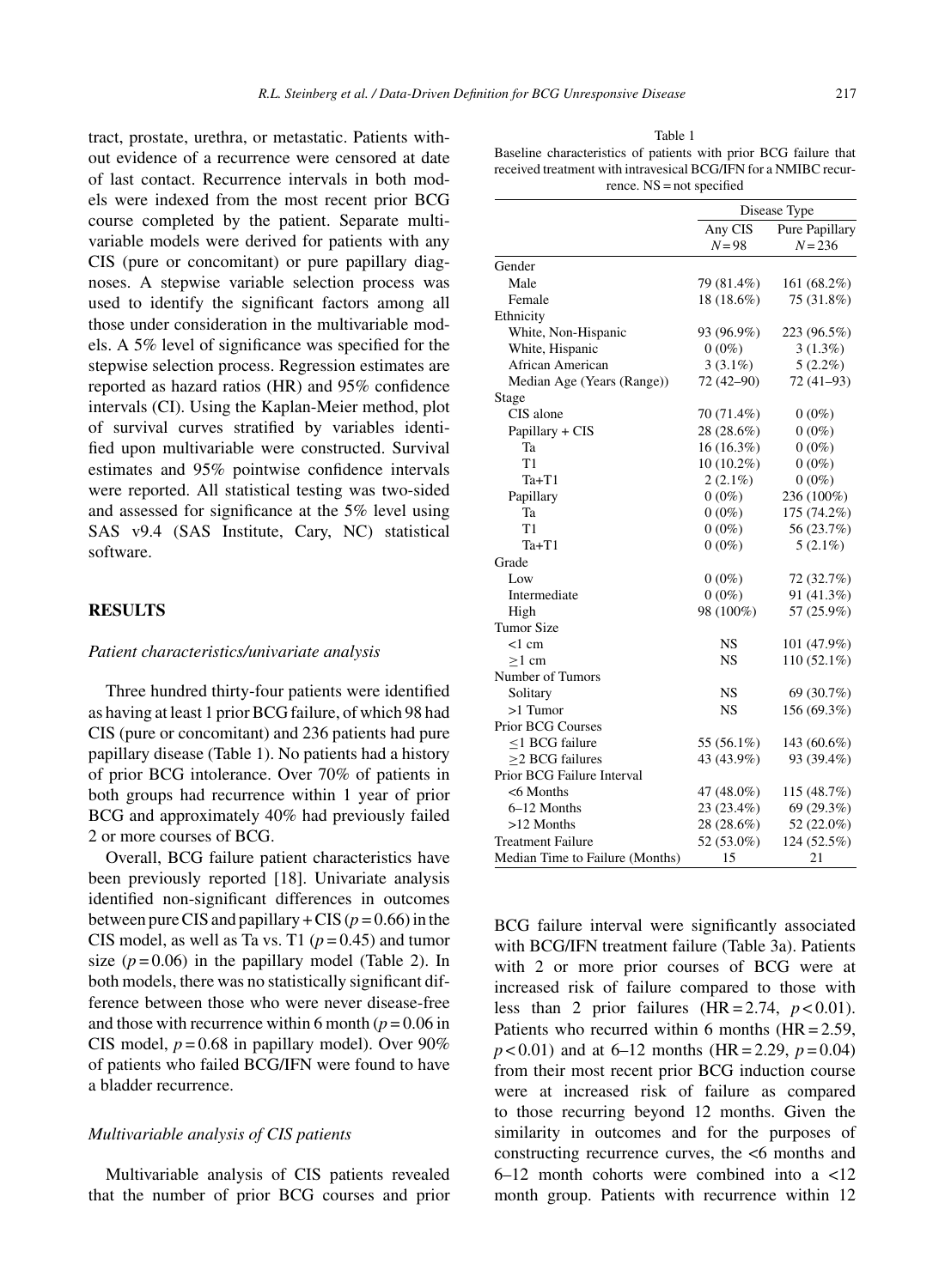| (A)                        |                        |       |      |                          |                          |                          |
|----------------------------|------------------------|-------|------|--------------------------|--------------------------|--------------------------|
| Covariate                  |                        | Level | N    | <b>HR</b>                | 95% CI                   | $P$ -value               |
| Gender                     | Male                   | 79    | 1.12 | 0.53                     | 2.39                     | 0.76                     |
|                            | Female                 | 18    | Ref  | $\overline{\phantom{0}}$ | $\overline{\phantom{0}}$ | $\overline{\phantom{0}}$ |
| <b>Num Prior TURBTs</b>    | >5                     | 20    | 1.67 | 0.87                     | 3.21                     | 0.12                     |
|                            | $1 - 5$                | 78    | Ref  | $\overline{\phantom{0}}$ | $\overline{a}$           |                          |
| Time Since Index Tumor     | >2 years               | 28    | 1.36 | 0.73                     | 2.51                     | 0.33                     |
|                            | $0-2$ years            | 59    | Ref  | $\overline{\phantom{0}}$ | $\equiv$                 |                          |
| Num of Prior BCG Courses   | 2+ prior courses       | 43    | 2.35 | 1.34                     | 4.11                     | < 01                     |
|                            | Less than 1 or 1 prior | 55    | Ref  | $-$                      | $\overline{a}$           | $\overline{\phantom{0}}$ |
| <b>Tumor Size</b>          | $>1$ cm                | 24    | 0.80 | 0.38                     | 1.66                     | 0.54                     |
|                            | < 1 cm                 | 37    | Ref  | $\equiv$                 |                          |                          |
| Prior BCG Failure Interval | <6 Months              | 47    | 2.07 | 1.02                     | 4.19                     | 0.04                     |
|                            | 6-12 Months            | 23    | 2.02 | 0.91                     | 4.46                     | 0.08                     |
|                            | >12 Months             | 28    | Ref  | $\overline{\phantom{0}}$ | $\equiv$                 | $\overline{\phantom{0}}$ |
| <b>BCG</b> Strain          | Connaught              | 27    | 1.31 | 0.71                     | 2.41                     | 0.39                     |
|                            | Tice                   | 67    | Ref  | $\equiv$                 | $\overline{a}$           |                          |
| <b>CIS</b>                 | Combo                  | 28    | 0.87 | 0.47                     | 1.61                     | 0.66                     |
|                            | Pure                   | 70    | Ref  | $\overline{a}$           | $\overline{a}$           | $\overline{\phantom{0}}$ |
| Age At Study Entry         |                        | 98    | 1.01 | 0.98                     | 1.03                     | 0.73                     |
| (B)                        |                        |       |      |                          |                          |                          |
| Variable                   |                        | Level | N    | HR                       | 95% CI                   | $P$ -value               |
| Gender                     | Male                   | 161   | 1.01 | 0.70                     | 1.46                     | 0.96                     |
|                            | Female                 | 75    | Ref  | $\overline{\phantom{0}}$ | $\overline{\phantom{0}}$ |                          |
| <b>Num Prior TURBTs</b>    | >5                     | 74    | 1.08 | 0.75                     | 1.57                     | 0.67                     |
|                            | $1 - 5$                | 162   | Ref  | $\overline{\phantom{0}}$ | $\overline{\phantom{0}}$ |                          |
| Time Since Index Tumor     | >2 years               | 89    | 1.13 | 0.78                     | 1.63                     | 0.52                     |
|                            | $0-2$ years            | 130   | Ref  | $\overline{\phantom{0}}$ | $\equiv$                 |                          |
| Num of Prior BCG Courses   | 2+ prior courses       | 93    | 1.23 | 0.87                     | 1.76                     | 0.24                     |
|                            | Less than 1 or 1 prior | 143   | Ref  | $\overline{\phantom{0}}$ | $\overline{\phantom{0}}$ | $\overline{\phantom{0}}$ |
| Grade                      | Intermediate           | 91    | 1.10 | 0.73                     | 1.68                     | 0.64                     |
|                            | High                   | 57    | 0.90 | 0.55                     | 1.48                     | 0.69                     |
|                            | Low                    | 72    | Ref  | $-$                      | $-$                      | $\overline{\phantom{0}}$ |
| Multifocality              | $>1$ Tumor             | 156   | 2.04 | 1.31                     | 3.18                     | < 01                     |
|                            | <b>Solitary Tumor</b>  | 69    | Ref  | $\overline{\phantom{0}}$ | $\equiv$                 | $-$                      |
| <b>Tumor Size</b>          | $>1$ cm                | 110   | 1.45 | 0.99                     | 2.12                     | 0.06                     |
|                            | $<$ 1 cm               | 101   | Ref  | $\overline{\phantom{0}}$ | $\overline{a}$           | $\overline{a}$           |
| Prior BCG Failure Interval | <6 Months              | 115   | 1.88 | 1.15                     | 3.06                     | 0.01                     |
|                            | 6-12 Months            | 69    | 1.20 | 0.69                     | 2.08                     | 0.51                     |
|                            | $>12$ Months           | 52    | Ref  | $-$                      | $\overline{\phantom{0}}$ | $\overline{\phantom{0}}$ |
| <b>BCG</b> Strain          | Connaught              | 71    | 0.78 | 0.52                     | 1.17                     | 0.23                     |
|                            | Tice                   | 147   | Ref  | $\overline{\phantom{0}}$ | $\overline{a}$           |                          |
| <b>Tumor Stage</b>         | T1                     | 60    | 1.17 | 0.78                     | 1.74                     | 0.45                     |
|                            | Ta                     | 175   | Ref  | $\overline{\phantom{0}}$ | $\overline{\phantom{0}}$ |                          |
| Age At Study Entry         |                        | 236   | 1.01 | 0.99                     | 1.03                     | 0.21                     |

Table 2 Univariate analysis of disease-related variables and the associated risk of treatment failure in BCG failure patients with (A) any recurrent CIS or (B) recurrent pure papillary disease treated with intravesical BCG/IFN

months and  $\geq$ 2 BCG failures performed the worst with only 21% (8–38% 95% CI) disease-free at 1 year and 14% (3–32%) disease-free at 2 years (Fig. 1).

## *Multivariable analysis of pure papillary patients*

Like CIS patients, multivariable analysis of patients with pure papillary disease demonstrated that

the number of prior BCG courses and prior BCG failure interval were associated with treatment failure (Table 3b). Papillary patients with  $\geq$  2 prior BCG courses were more likely to fail BCG/IFN than those with less than 2 prior courses (HR =  $1.54$ ,  $p = 0.03$ ). Similarly, patients with multifocal disease were more likely to fail treatment than those with a solitary tumor (HR =  $2.05, p < 0.01$ ). Patients with recurrence within 6 months of their most recent prior BCG induc-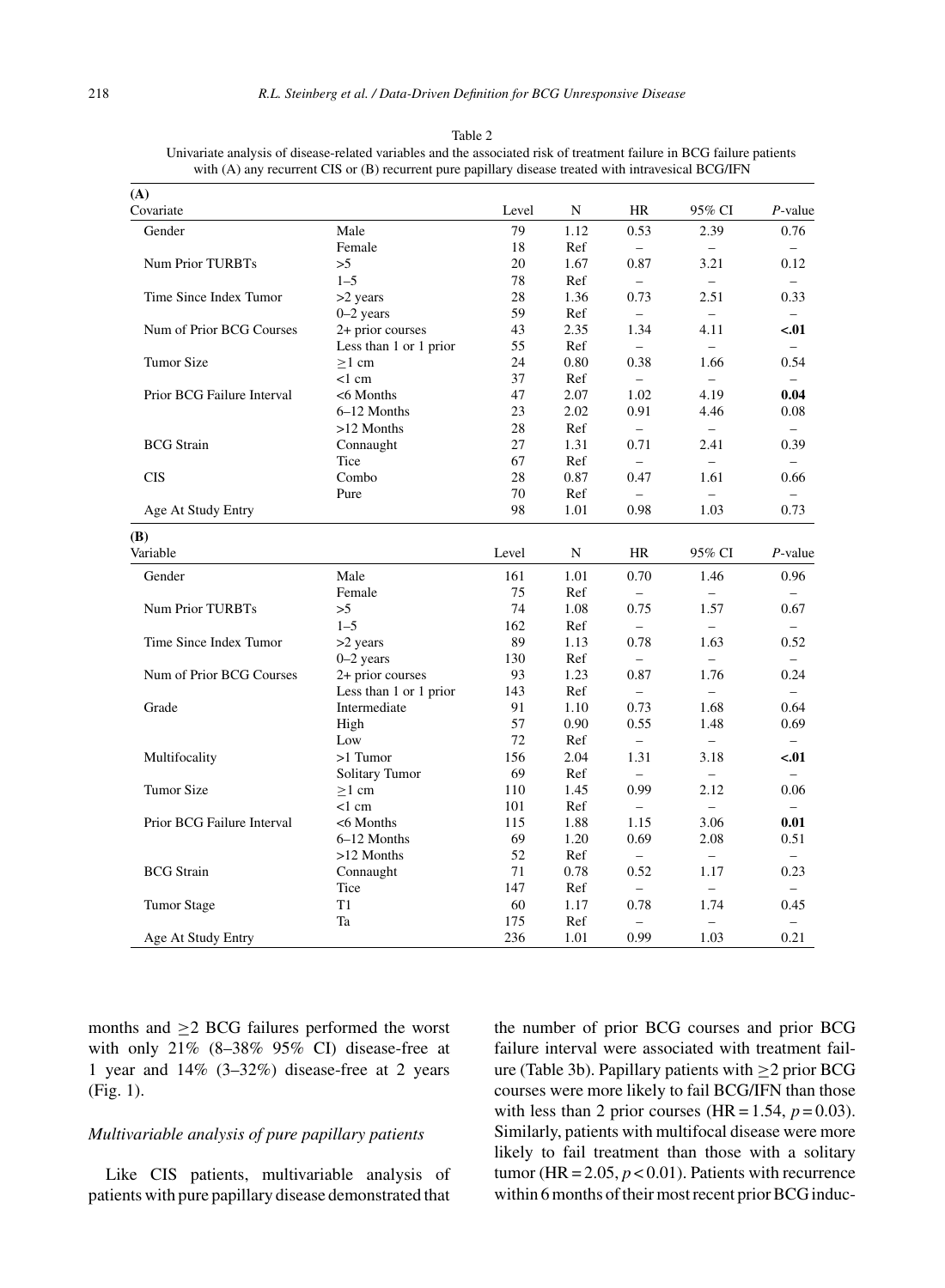#### Table 3

Multivariable analysis of disease-related variables and the associated risk of treatment failure in BCG failure patients with (A) any recurrent CIS or (B) recurrent pure papillary disease treated with intravesical BCG/ IFN. (N denotes sample size) Note: # signifies that there was no significant difference between these two groups

| (A)                         |                  |     |                          |        |      |            |   |
|-----------------------------|------------------|-----|--------------------------|--------|------|------------|---|
|                             |                  |     | <b>Treatment Failure</b> |        |      |            |   |
|                             | Level            | N   | HR                       | 95% CI |      | $P$ -value |   |
| Number of Prior BCG Courses | $>$ 2 courses    | 43  | 2.74                     | 1.54   | 4.86 | $-.01$     |   |
|                             | $\leq$ 1 courses | 55  | Ref                      |        |      |            |   |
| Prior BCG Failure Interval  | $< 6$ Months     | 47  | 2.59                     | 1.26   | 5.35 | $-.01$     | # |
|                             | 6–12 Months      | 23  | 2.29                     | 1.03   | 5.08 | 0.04       |   |
|                             | $>12$ Months     | 28  | Ref                      |        |      |            |   |
| Total                       |                  | 98  |                          |        |      |            |   |
| <b>(B)</b>                  |                  |     |                          |        |      |            |   |
|                             |                  |     | <b>Treatment Failure</b> |        |      |            |   |
|                             | Level            | N   | HR                       | 95% CI |      | $P$ -value |   |
| Number of Prior BCG Courses | $>2$ courses     | 89  | 1.54                     | 1.05   | 2.25 | 0.03       |   |
|                             | $\leq$ 1 courses | 136 | Ref                      |        |      |            |   |
| Multifocality               | $>1$ Tumor       | 156 | 2.05                     | 1.31   | 3.19 | $-.01$     |   |
|                             | Solitary Tumor   | 69  | Ref                      |        |      |            |   |
| Prior BCG Failure Interval  | $< 6$ Months     | 113 | 1.82                     | 1.08   | 3.01 | 0.02       |   |
|                             | 6–12 Months      | 67  | 1.00                     | 0.56   | 1.78 | 1.00       |   |
|                             | $>12$ Months     | 45  | Ref                      |        |      |            |   |
| Total                       |                  | 225 |                          |        |      |            |   |



Fig. 1. Kaplan-Meier plot of treatment success of intravesical BCG/IFN in BCG Failure patients with recurrent CIS stratified by prior BCG failure interval and number of prior BCG failures including number at-risk.

tion course were more likely to fail than those at  $>12$  months (HR = 1.82,  $p = 0.02$ ). There was no difference appreciated when comparing patients with recurrence between 6–12 months and >12 months  $(HR = 1.00, p = 1.0)$ . As such, patients with recurrence at 6–12 months and >12 months were combined into a >6 month group when constructing recurrence curves (Fig. 2).

In addition, multifocal disease was also found to be associated with an increased risk of failure.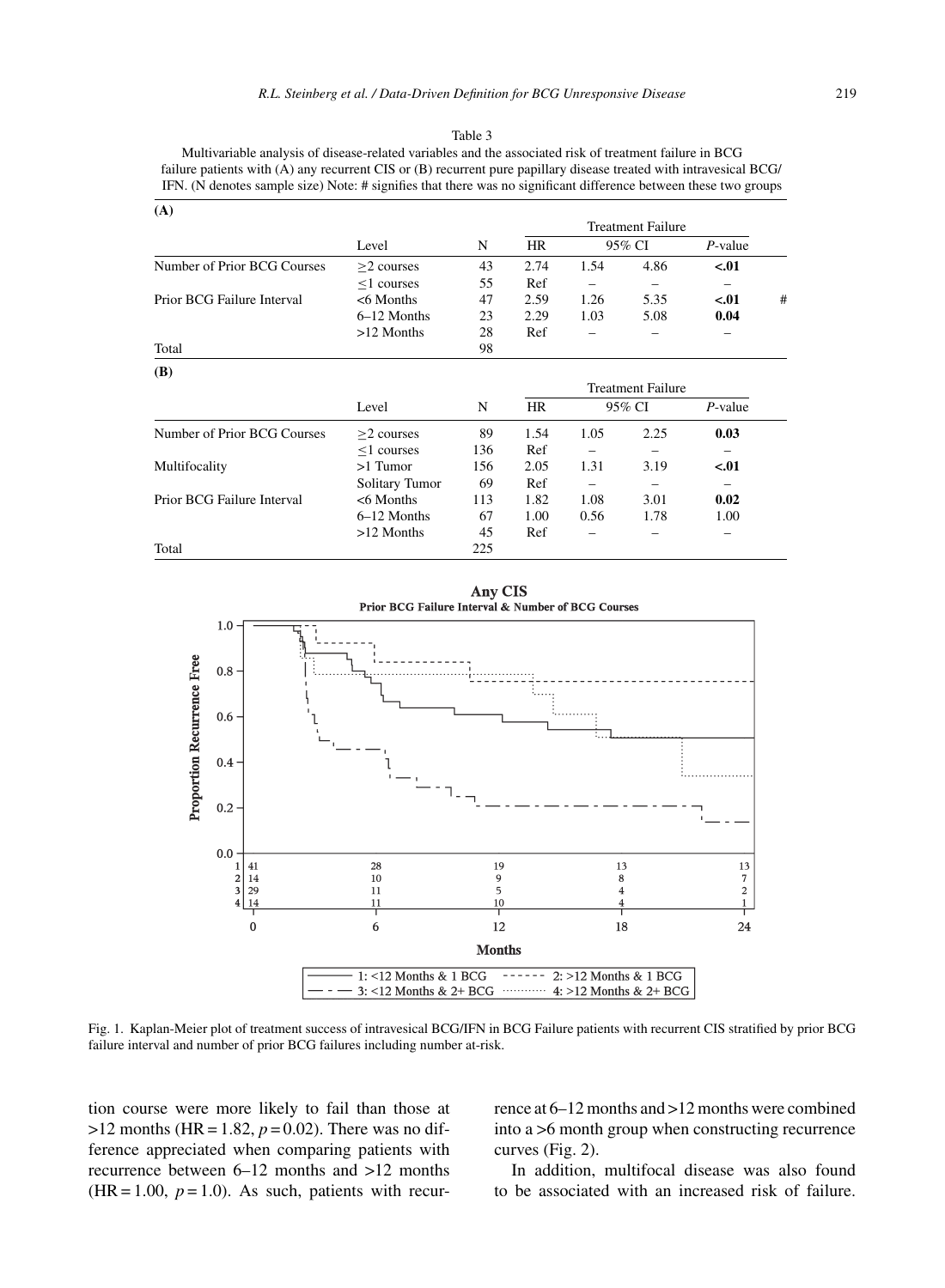Patients with ≥2 prior BCG courses demonstrated worse outcomes with multifocal disease, while those with <1 prior BCG course demonstrated similar outcomes to estimates considering only recurrence timing and number of prior BCG failures. The estimated recurrence-free rate for a patient with multifocal disease, recurrence within 6 months, and  $\geq$ 2 prior BCG failures is 20% (4–44%) at 2 years, while the same patient with a solitary tumor had a 44% 2 year recurrence-free rate. Though, it should be noted that the latter point estimate is derived from a small subgroup  $(n = 10)$  with a wide confidence interval  $(12-73\%)$ .

# *Analysis of high grade T1 disease*

Sixty-one patients in our cohort were identified as having previously failed BCG and diagnosed with T1 disease at the time of study entry. Of these 61 patients, 51% (36–63%) remained disease-free at 1 year and 38% (24–51%) at 2 years after treatment. Further analysis of this group, particularly with respect to recurrence timing, was limited by the sample size. The rate of overall progression for T1 disease was low (10%) in patients with a single prior BCG failure, but became clinically significant after 2 prior BCG failures (23.6%) [20]. Table 4 provides a list of expected



Fig. 2. Kaplan-Meier plot of treatment success of intravesical BCG/IFN in BCG Failure patients with recurrent pure papillary disease stratified by prior BCG failure interval and number of prior BCG failures including number at-risk.

Table 4 Estimated recurrence-free rate of patients with prior BCG failure treated with intravesical BCG/IFN for recurrent NMIBC based upon the prior BCG failure interval and number of prior BCG courses at study enrollment

| Disease Type   | Prior BCG               | <b>BCG</b>       | Focality   | n  | 3 Months        | 12 Months          | 24 Months          |
|----------------|-------------------------|------------------|------------|----|-----------------|--------------------|--------------------|
|                | <b>Failure Interval</b> |                  |            |    |                 |                    |                    |
| Any CIS        | $<$ 12 Months           | $\leq$ 1 courses |            | 41 | 88% (73–95%)    | $61\% (44 - 74\%)$ | $51\%$ (33–66%)    |
|                |                         | $>2$ courses     |            | 29 | 57% (37–73%)    | $21\% (8-38\%)$    | $14\%$ (3–32%)     |
|                | $>12$ Months            | $\leq$ 1 courses |            | 14 | $100\%$         | 76% (42–91%)       | 76% (42–91%)       |
|                |                         | $>2$ courses     |            | 14 | 79% (47–93%)    | 79% (47–93%)       | $34\% (7 - 65\%)$  |
| Pure Papillary | $< 6$ Months            | $\leq$ 1 courses | All        | 82 | $72\%$ (61–81%) | 51% (40-62%)       | $42\%$ (30–54%)    |
|                |                         | $>2$ courses     | All        | 33 | $66\%$ (47–80%) | $41\% (25 - 57\%)$ | 25% (10-42%)       |
|                |                         |                  | $>1$ Tumor | 18 | $60\%$ (33–78%) | $30\%$ (11-52%)    | $20\%$ (4–44%)     |
|                | $>6$ Months             | $\leq$ 1 courses | All        | 61 | 85% (73–92%)    | $67\%$ $(52-78\%)$ | 59% (44-72%)       |
|                |                         | $>2$ courses     | All        | 60 | $85\%$ (73–92%) | $61\% (46 - 72\%)$ | 51% (36-64%)       |
|                |                         |                  | $>1$ Tumor | 33 | $85\%$ (67–93%) | 51% (32-67%)       | $40\% (23 - 57\%)$ |
| T1             |                         |                  |            | 61 | $80\%$ (67–88%) | 51\% (36-63\%)     | 38% (24–51%)       |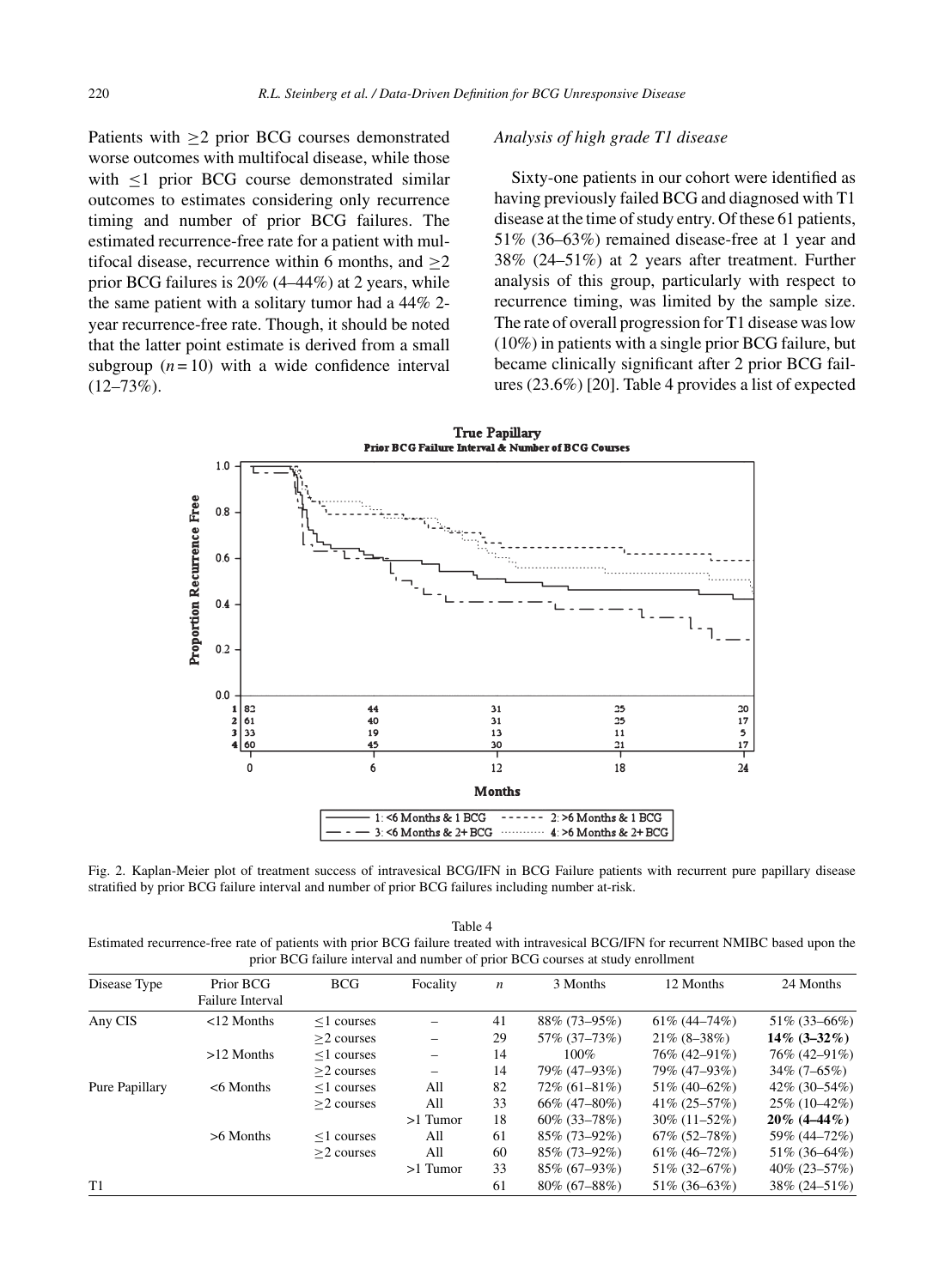rates of treatment efficacy for this group and all others previously discussed.

# **DISCUSSION**

Determining that a patient is "BCG unresponsive" is a critical distinction to make in a patient's treatment course so as not to delay delivery of alternative intravesical agents or radical surgery that can confer a better survival advantage. To date, the definition of what constitutes "BCG unresponsive" disease has been either anecdotal or through an expert panel consensus without a direct data-driven analysis.

Our study identified that the number of prior BCG failures and the prior BCG failure interval were common variables predictive of treatment failure in both CIS and pure papillary disease. With respect to prior BCG, our data confirms the previously published reports that patients who fail two or more prior BCG courses respond significantly worse to therapy than those with one prior failure [10, 18]. With regard to prior BCG failure interval, patients with CIS recurrence within 12 months of prior BCG performed worse than those beyond 12 months. While many definitions of BCG unresponsive disease utilize 6 months as the cutoff, our study supports previously published literature [21] suggesting that a longer interval beyond 6 months is needed, as recurrence at 6–12 months portends just as poor of a response to repeat BCG-based therapy as those with recurrence within 6 months. Conversely, patients with pure papillary disease had a distinctively worse response to therapy when recurrence occurred within 6 months, a time interval more in line with the currently utilized definitions for unresponsive disease.

Tumor multifocality was also identified as an independent risk factor for treatment failure in those with papillary disease. This is in line with other reports that have identified multifocality as a predictor of recurrence and progression [22]. The effect of multifocality on the recurrence-free rate was most apparent in patients with  $\geq 2$  prior BCG failures. Given the impact of multifocality on treatment failure, it can be argued that a definition for BCG unresponsive disease that excludes multifocality would be incomplete. However, the full impact of what constitutes multifocal disease, such as the mapping of tumor distribution relative to one another, as well as the specific stage, grade and size of each tumor, remains incompletely evaluated. As previously reported in the study interim analysis [20], overall progression rates (without metastasis, with metastasis, and death) were low (7.8%), as was the rate of bladder cancer mortality  $(0.9\%).$ 

For patients with T1 disease, we identified a reasonable response to therapy with 38% (24–51%) disease-free at 2 years and no significant difference in outcomes when compared to patients with Ta disease. Unfortunately, this cohort was too small for further sub-analysis. The rate of overall progression was low (10%) in patients with a single prior BCG failure, but became clinically significant after 2 prior BCG failures (23.6%). While encouraging, these results should be interpreted cautiously given the small cohort size and short, 24-month median follow up time.

Minimal contemporary data exists on conservative management (repeat TUR and BCG) for recurrent T1 disease after prior BCG [23] and is limited by changes in practice (i.e. lack of maintenance BCG, repeat resection) and the duration of follow-up. In recurrent T1 disease, even in those with long diseasefree intervals or few prior BCG induction courses, the risk of disease progression, not disease recurrence, may ultimately prove to be the primary consideration in selecting the next therapy, making the inclusion of recurrent T1 disease in the definition for BCG unresponsive a moot point. Given the small cohort size and limited follow up, a definition for BCG unresponsive disease that includes patients with recurrent T1 disease cannot be formulated at this time. Further evaluation of these patients is assuredly warranted.

Given the above, we suggest that the following definitions be used to better describe BCG failure patients. "BCG unresponsive" disease should be defined as any patient who fails 2 courses of BCG with either persistent or recurrent multifocal papillary disease within 6 months or persistent or recurrent CIS within 12 months. Our definition closely resembled that published by Nieder et al. [16] with the exception that it allows for a longer prior BCG failure interval in patients with CIS and specifies multifocal disease as a parameter for papillary disease. Patients with recurrent disease who do not meet these criteria should be considered "BCG relapsing." Further investigation of recurrent Ta disease at 6–12 months, the effect of multifocality in specific subpopulations, and T1 disease is warranted to assess if there is any distinction in outcomes to suggest the presence of an early vs. late relapsing group. Figure 3 provides a proposed treatment algorithm for patients with NMI disease.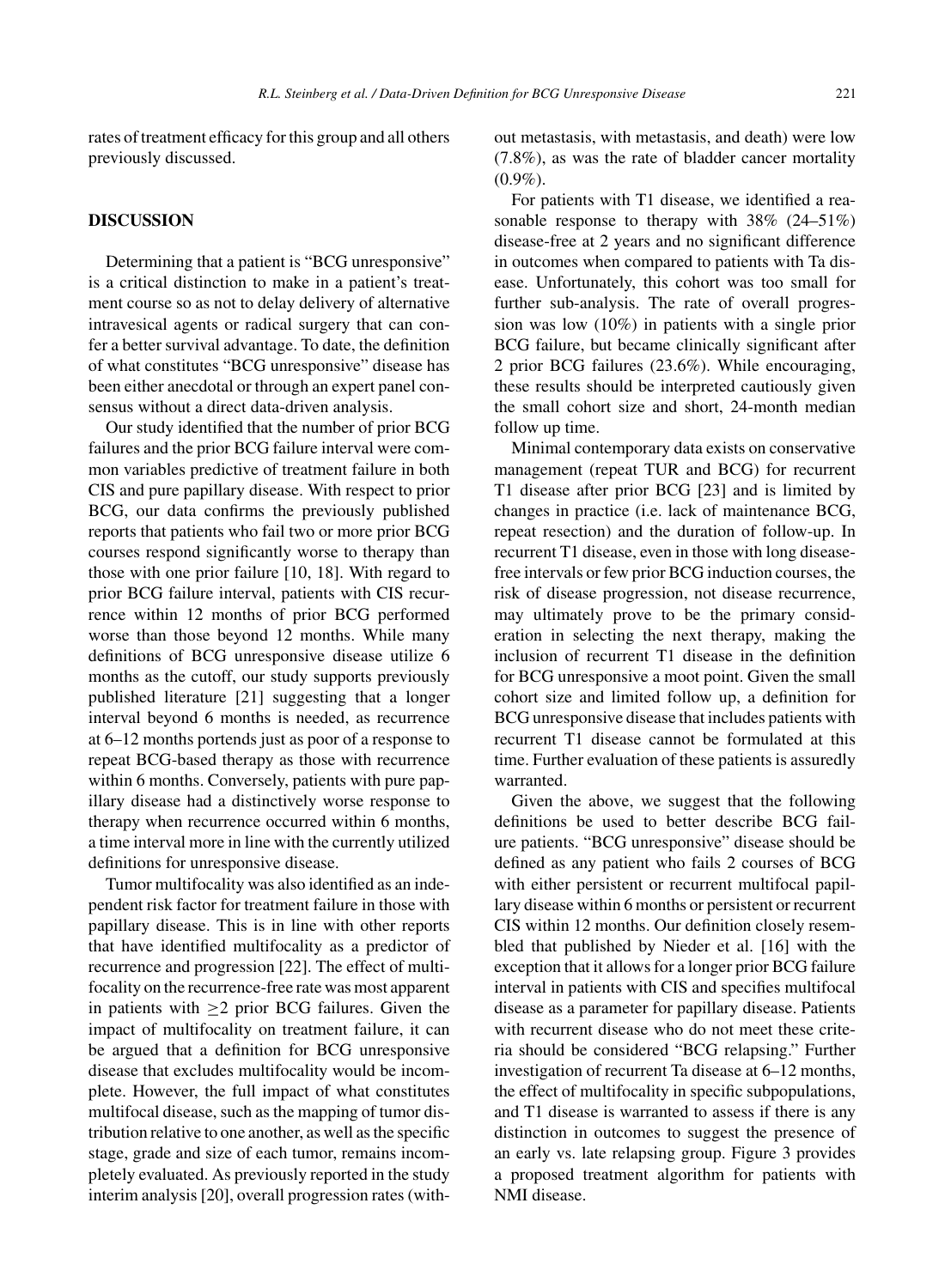

\*Consider performing restaging procedure for first surveillance cystoscopy, especially in patients with prior BCG failures, as this has been shown to detect up to 25% of recurrent disease which would not have been found on pure cystoscopy with cytology (Lightfoot et al. Role of routine transurethral biopsy and isolated upper tract cytology after intravesical treatment of high-grade non-muscle invasive bladder cancer. Int J Urol. (2012); 19(11): 988-993.)

Fig. 3. Proposed treatment algorithm for patients with non-muscle invasive bladder cancer.

As previously written by Herr et al. [15], appropriate and consistent nomenclature is crucial not only to avoid unnecessary and ineffective treatments, but also to standardize the interpretation of results for patients who go on to salvage intravesical therapies. Alternative treatment regimens, including intravesical chemotherapy [24–27], device-assisted therapies (i.e. electromotive [28], hyperthermic [29]), and, most recently, mycobacterial cell wall components [30] have been investigated, but comparing study results is nearly impossible given the variable disease definitions used for each study.

In May 2013, a workshop of bladder cancer experts was convened by the AUA and Food and Drug Administration (FDA) to draft guidelines for the designing clinical trials for new NMIBC therapies. Within these guidelines, BCG refractory disease was defined as "patients who received 2 induction courses of BCG, induction plus maintenance (usually within 6 months), or were intolerant of BCG" [31]. It appears prudent that all authors studying intravesical therapy or outcomes after BCG should adopt a single data-driven definition for simplicity, terminology standardization, and to allow for inter-study comparisons. Last, while BCG intolerant patients may be recruited into future studies, we strongly suggest that this cohort be analyzed separately given that: (1) they

represent a "pseudo-BCG-naïve" cohort, (2) study intervention is administered earlier in their disease course, and (3) the true effect of BCG on their disease remains unknown.

Limitations of this study include that the initial study was not designed to answer this specific question, the small subgroup size (i.e. T1, multifocal subpopulations) which limited the generation of reliable recurrence-free estimates in instances, and the lack of data regarding disease progression on final analysis. Further study of larger databases or future studies is critical to honing the definition for BCG unresponsive disease. Some may feel that utilization of 1/3 dose BCG represents undertreatment. Though, there has been good evidence that 1/3 dose BCG, as compared to full dose, is similarly effective and with a lower side effect profile in BCG naïve patients [32, 33]. To date, there have been no reports of reduced dose BCG used to treat BCG failure patients. Further, some consider the addition of IFN to BCG to provide no benefit over repeat BCG monotherapy. This has been shown to be true in BCG naïve patients in a randomized trial [6]. While no direct comparative analysis has been done in prior BCG failure, the 2-year recurrence free survival for BCG/IFN has been shown to be 45% in a single arm trial [18], while BCG monotherapy has shown a 35% 2-year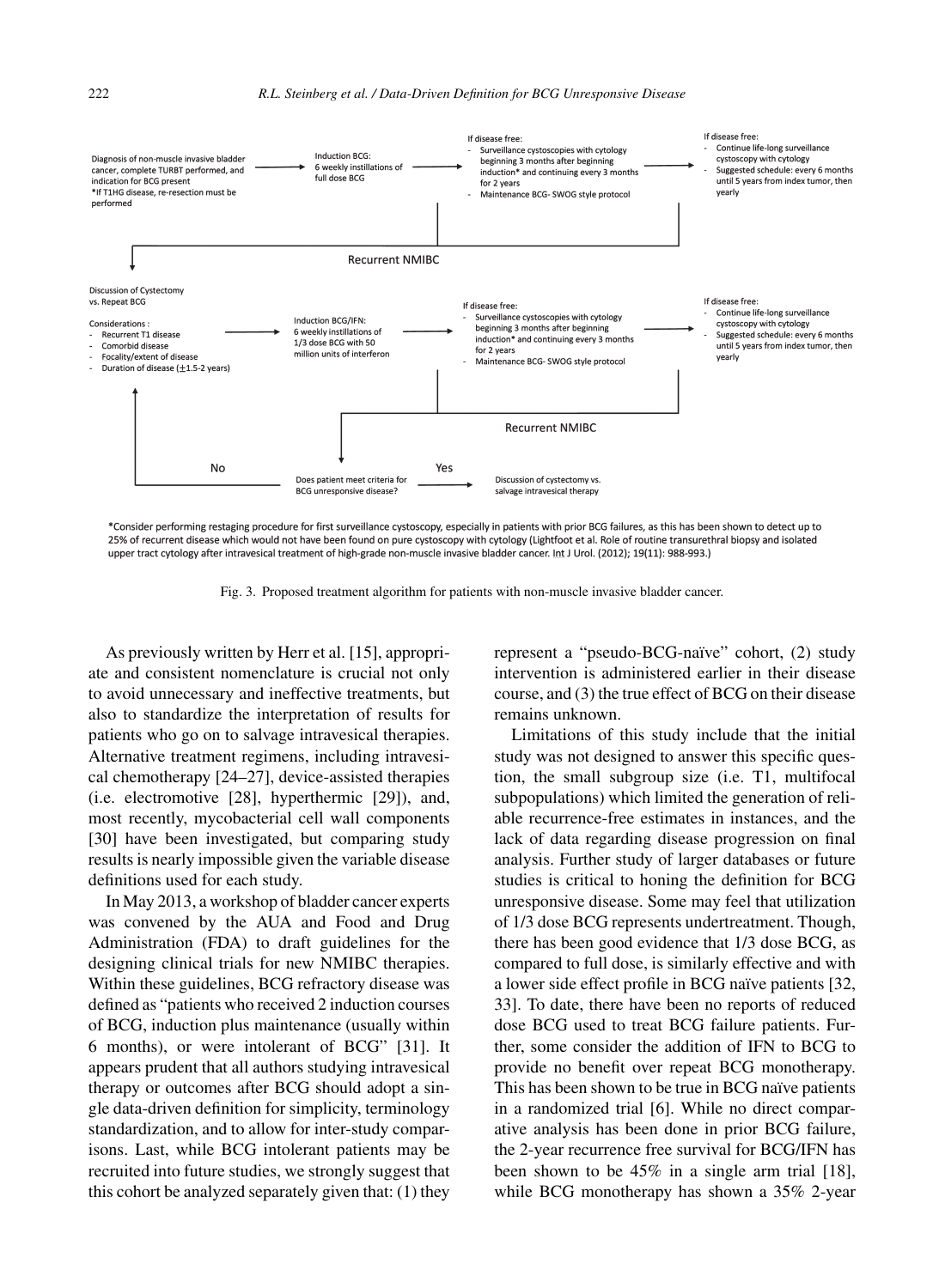disease free rate in a pooled analysis and prospective trial [10, 11]. While superiority cannot be proven, the use of interferon in combination with BCG at least appears to be non-inferior to BCG monotherapy in BCG failure patients. Thus, 1/3 dose BCG does not appear to be undertreatment, at least when used in conjunction with IFN. Given this, the use of the BCG/IFN database for this type of analysis is reasonable. This is the largest data-driven study to date trying to elucidate which demographic and clinicopathologic factors portend the worst response to repeat BCG-based therapy and allows for a more accurate definition of BCG unresponsive disease to be formed.

In conclusion, BCG failure patients who have failed 2 courses of BCG with either persistent or recurrent multifocal papillary disease within 6 months or persistent or recurrent CIS within 12 months of the most recent prior BCG induction course should be considered BCG unresponsive. All other failures should be considered BCG relapsing.

# **ACKNOWLEDGMENTS**

None.

# **CONFLICT OF INTEREST**

The authors have no conflict of interest to report.

# **REFERENCES**

- [1] Brosman SA. Experience with bacillus Calmette-Guerin in patients with superficial bladder carcinoma. J Urol 1982;128:27-30.
- [2] Lamm DL, Blumenstein BA, Crawford ED, Montie JE, Scardino P, Grossman HB, Stanisic TH, Smith JA Jr, Sullivan J, Sarosdy MF, Crissman A, Coltman CA. A randomized trial of intravesical doxorubicin and immunotherapy with bacille Calmette-Guerin for transitional-cell carcinoma of the bladder. New Engl J Med 199124;325:1205-9.
- [3] Lamm DL, Blumenstein BA, David Crawford E, Crissman JD, Lowe BA, Smith JA Jr, Sarosdy MF, Schellhammer PF, Sagalowsky AI, Messing EM, Loehrer P, Grossman HB. Randomized intergroup comparison of bacillus calmetteguerin immunotherapy and mitomycin C chemotherapy prophylaxis in superficial transitional cell carcinoma of the bladder a southwest oncology group study. Urol Oncol 1995;1:119-26.
- [4] Sylvester RJ, Brausi MA, Kirkels WJ, Hoeltl W, Calais Da Silva F, Powell PH, Prescott S, Kirkali Z, van de Beek C, Gorlia T, de Reijke TM; EORTC Genito-Urinary Tract Cancer Group. Long-term efficacy results of EORTC genito-urinary group randomized phase 3 study 30911 comparing intravesical instillations of epirubicin, bacillus

Calmette-Guerin, and bacillus Calmette-Guerin plus isoniazid in patients with intermediate- and high-risk stage Ta T1 urothelial carcinoma of the bladder. Eur Urol 2010;57:766- 73.

- [5] Sylvester RJ, van der Meijden AP, Witjes JA, Kurth K. Bacillus calmette-guerin versus chemotherapy for the intravesical treatment of patients with carcinoma in situ of the bladder: A meta-analysis of the published results of randomized clinical trials. J Urol 2005;174:86-92.
- [6] Nepple KG, Lightfoot AJ, Rosevear HM, O'Donnell MA, Lamm DL; Bladder Cancer Genitourinary Oncology Study G. Bacillus Calmette-Guerin with or without interferon alpha-2b and megadose versus recommended daily allowance vitamins during induction and maintenance intravesical treatment of nonmuscle invasive bladder cancer. J Urol 2010;184:1915-9.
- [7] Hall MC, Chang SS, Dalbagni G, Pruthi RS, Seigne JD, Skinner EC, Wolf JS Jr, Schellhammer PF. Guideline for the management of nonmuscle invasive bladder cancer (stages Ta, T1, and Tis): 2007 update. J Urol 2007;178:2314-30.
- [8] Babjuk M, Burger M, Zigeuner R, Shariat SF, van Rhijn BW, Compérat E, Sylvester RJ, Kaasinen E, Böhle A, Palou Redorta J, Rouprêt M; European Association of Urology. EAU guidelines on non-muscle-invasive urothelial carcinoma of the bladder: Update 2013. Eur Urol 2013;64:639-53.
- [9] Stein JP, Lieskovsky G, Cote R, Groshen S, Feng AC, Boyd S, Skinner E, Bochner B, Thangathurai D, Mikhail M, Raghavan D, Skinner DG. Radical cystectomy in the treatment of invasive bladder cancer: Long-term results in 1,054 patients. J Clin Oncol 2001;19:666-75.
- [10] Catalona WJ, Hudson MA, Gillen DP, Andriole GL, Ratliff TL. Risks and benefits of repeated courses of intravesical bacillus Calmette-Guerin therapy for superficial bladder cancer. J Urol 1987;137:220-4.
- [11] O'Donnell MA, Boehle A. Treatment options for BCG failures. World J Urol 2006;24:481-7.
- [12] Glashan RW. A randomized controlled study of intravesical alpha-2b-interferon in carcinoma in situ of the bladder. J Urol 1990;144:658-61.
- [13] Klein EA, Rogatko A, Herr HW. Management of local bacillus Calmette-Guerin failures in superficial bladder cancer. J Urol 1992;147:601-5.
- [14] Sarosdy MF, Manyak MJ, Sagalowsky AI, Belldegrun A, Benson MC, Bihrle W, Carroll PR, Ellis WJ, Hudson MA, Sharkey FE. Oral bropirimine immunotherapy of bladder carcinoma in situ after prior intravesical bacille Calmette-Guerin. Urology 1998;51:226-31.
- [15] Herr HW, Dalbagni G. Defining bacillus Calmette-Guerin refractory superficial bladder tumors. J Urol 2003;169:1706-8.
- [16] Nieder AM, Brausi M, Lamm D, O'Donnell M, Tomita K, Woo H, Jewett MA. Management of stage T1 tumors of the bladder: International Consensus Panel. Urology 2005;66:108-25.
- [17] Lerner SP, Dinney C, Kamat A, Bivalacqua TJ, Nielsen M, O'Donnell M, Schoenberg MP, Steinberg G. Clarification of bladder cancer disease sates following treatment of patients with intravesical BCG. Bladder Cancer 2015;1:29-30.
- [18] Joudi FN, Smith BJ, O'Donnell MA; National BCG-Interferon Phase 2 Investigator Group. Final results from a national multicenter phase II trial of combination bacillus Calmette-Guerin plus interferon alpha-2B for reducing recurrence of superficial bladder cancer. Urol Oncol 2006;24:344-8.